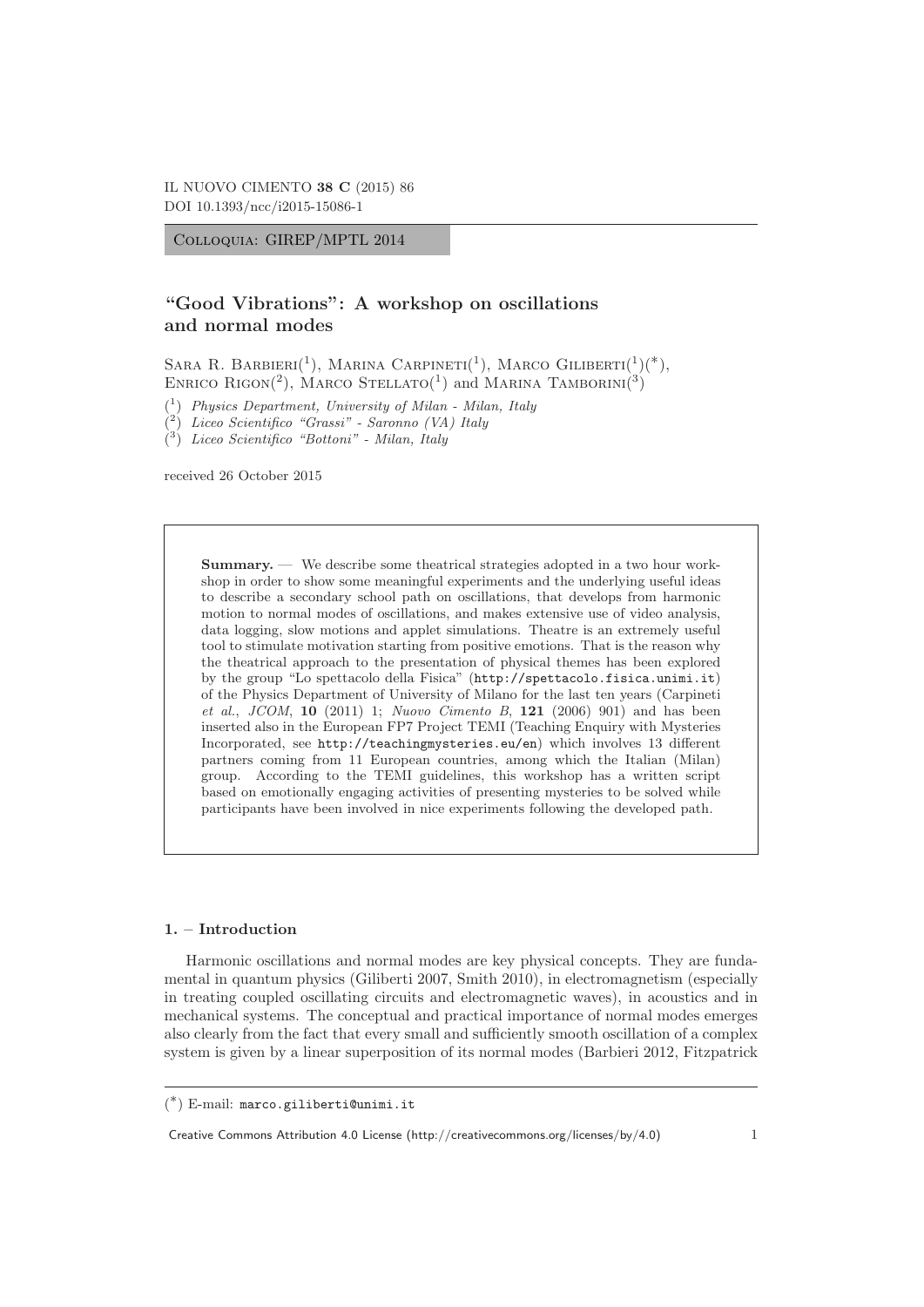2013). Furthermore, normal modes give also a way of introducing students to the basic concepts of the Fourier Transform in a meaningful way within a phenomenological approach. Moreover, normal modes are important conceptual organizers that allow a unifying approach to many different physics topics, giving students a deeper and also a faster way to face different contexts.

Nevertheless, in teaching practice (at least in Italy), only short time is devoted to harmonic motion, rarely coupled oscillators are treated and, in secondary school textbooks, normal modes are usually not even present.

Potentially high impact curricular innovations, as the one we are proposing here, need to be clearly highlighted to be implemented in schools. As a consequence, a necessary step in this direction implies to give, besides disciplinary topics, also methodological and didactical strategies to put forward. In this regard TEMI offers a didactical approach based on the 5E cycle (Bybee et al. 2006, Sherborne et al. 2014) to develop understanding of scientific concepts through a guided enquiry process (that is an inquiry process in which the problem is posed by the teacher, but the procedure and the solution are given by the students) that is broken down into the following 5 stages.

- Engage that catches students' attention using mysteries and leads them in formulating the enquiry question.
- Explore when students try to answer questions by planning experiments and collecting observations and data.
- Explain when students try to make sense of the data, and show their "scientific" ideas to answer enquiry questions.
- Extend when students try to solve at related different problems using the gained conceptual understanding.
- Evaluate which is the phase of self and teachers assessing students' understanding and skills.

For what concerns the first, fundamental phase the TEMI project makes use of what we may call mysteries, that is unexpected and unfamiliar phenomena, as a key strategy to raise the attention and to challenge students' curiosity. One of the most effective way of using mysteries is by means of a theatrical grammar, an aspect of teachers' presentation skills that in TEMI is called "showmanship". Moreover, if we require that, besides teachers, also students make use of a due theatrical grammar, for instance making a short video or a short show concerning the mystery and its solution, also the other phases of the 5E cycle (from explain to extend phases) can be greatly improved.

In this workshop, a theatrical grammar is used to simultaneously achieve some different aims: to describe the general framework of our educational path on oscillations and normal modes (which is intended for students of the 11th and 12th grade, and that has been derived by a PhD designed based research); and to give a concise example of a Milan-TEMI inquiry lab that integrates skills with content, and that is devoted to the continuous professional development of teachers (CPD) towards IBSE, making reference to the model for teaching skills, known as the Gradual Release of Responsibility (GRR) model (Sherborne et al. 2014), that is schematically structured in the three stages "I do it", "We do it" and "You do it".

The workshop contains two complete 5E cycles, the first one on harmonic motion (Giliberti et al. 2014) and the second one on normal modes of oscillations.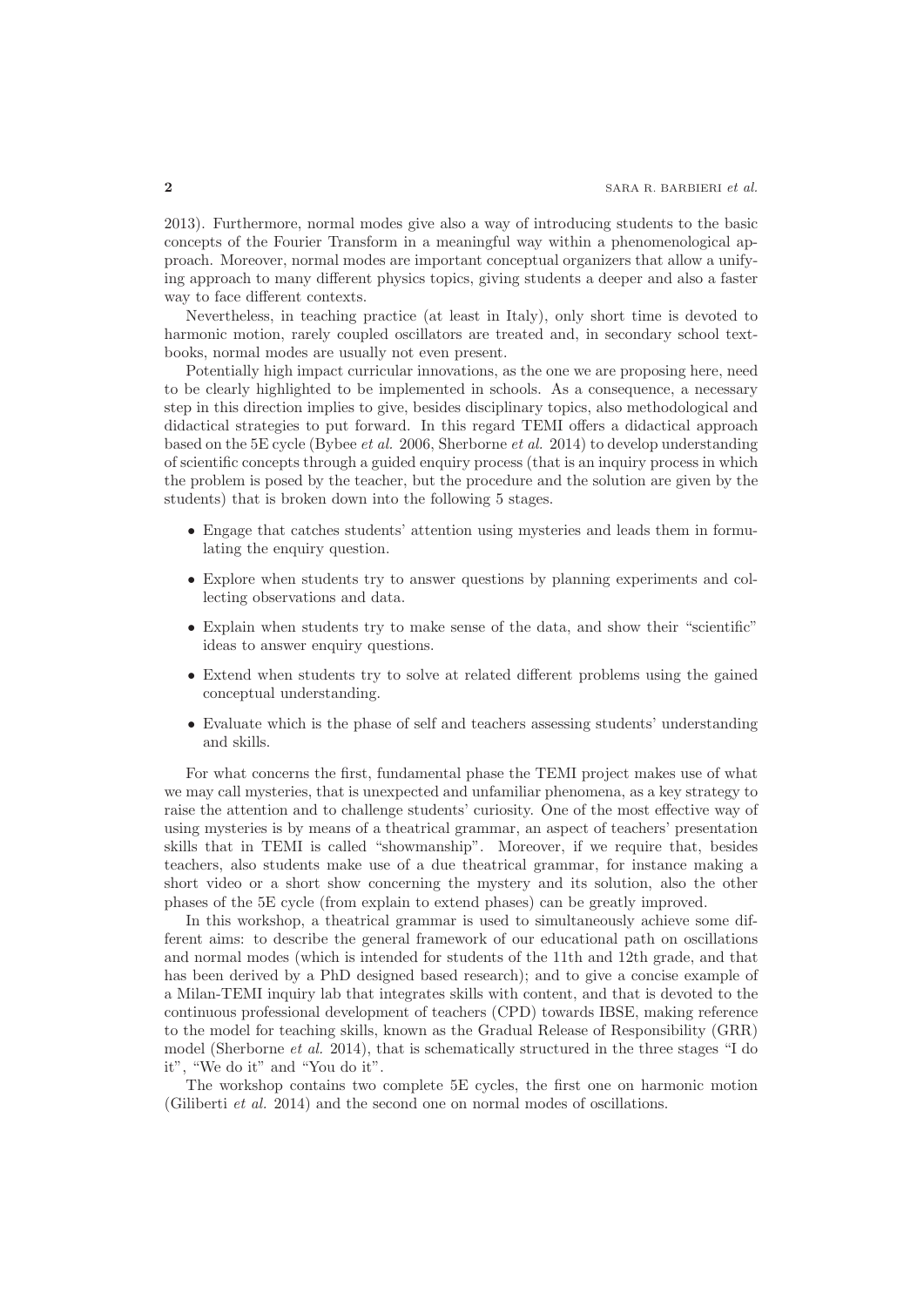

Fig. 1. – The stage while people enter the workshop room.

For brevity, in the following we will describe in relative details only the first cycle, while the second one will be only outlined. To better get an idea of what we mean with "theatrical grammar", we will help from the script, of which we will also give some excerpts (in quotes) when appropriate.

### **2. – 5E cycle on harmonic motion**

**2**. 1. Engage. – The purpose is to catch the attention of the public and engage them with simple experiments on oscillation.

Realization: A lab-room, filled with experimental devices on oscillations, is shown together with three people dressed like a pack as a stage costume, fig. 1. A kit bag containing material for personal experiments on oscillations is put on each chair. Persons attending the workshop enter the room while the song "Good vibrations" by the Beach Boys is playing.

The workshop started with a slide showing two typical definitions of harmonic motions:

- a) Harmonic motion is the projection on a diameter of a uniform circular motion.
- b) An object performs harmonic motions if it is acted upon by a force  $\mathbf{F} = -kx$ .

"With definitions such as these, students do not go much further. Our experience with secondary students, and also with graduate students in mathematics, shows that the comprehension of the link between mathematics and physics in the study of oscillations is far from clear if we start this way. The bottom line is that the kinematic definition of harmonic motion a) is not enough to understand the physics implied and the dynamical definition b) is often ineffective.  $[\ldots]$  In fact, the previous definitions prevents to grasp the importance of the harmonic motion as a conceptual organizer that, instead, should emerge from the choice/recognition of particular deep similarities/diversities among different types of periodic motions."

Therefore, the first engaging message is that "We cannot deliver students pre-packed definitions (like those given above) since, in this way we would not give them instruments and concepts to analyse and read the world around them."

To emphasize this message, the three researchers unpack themselves and ask the public to synchronize a pendulum, taken from the kitbag, with the rhythm of a metronome that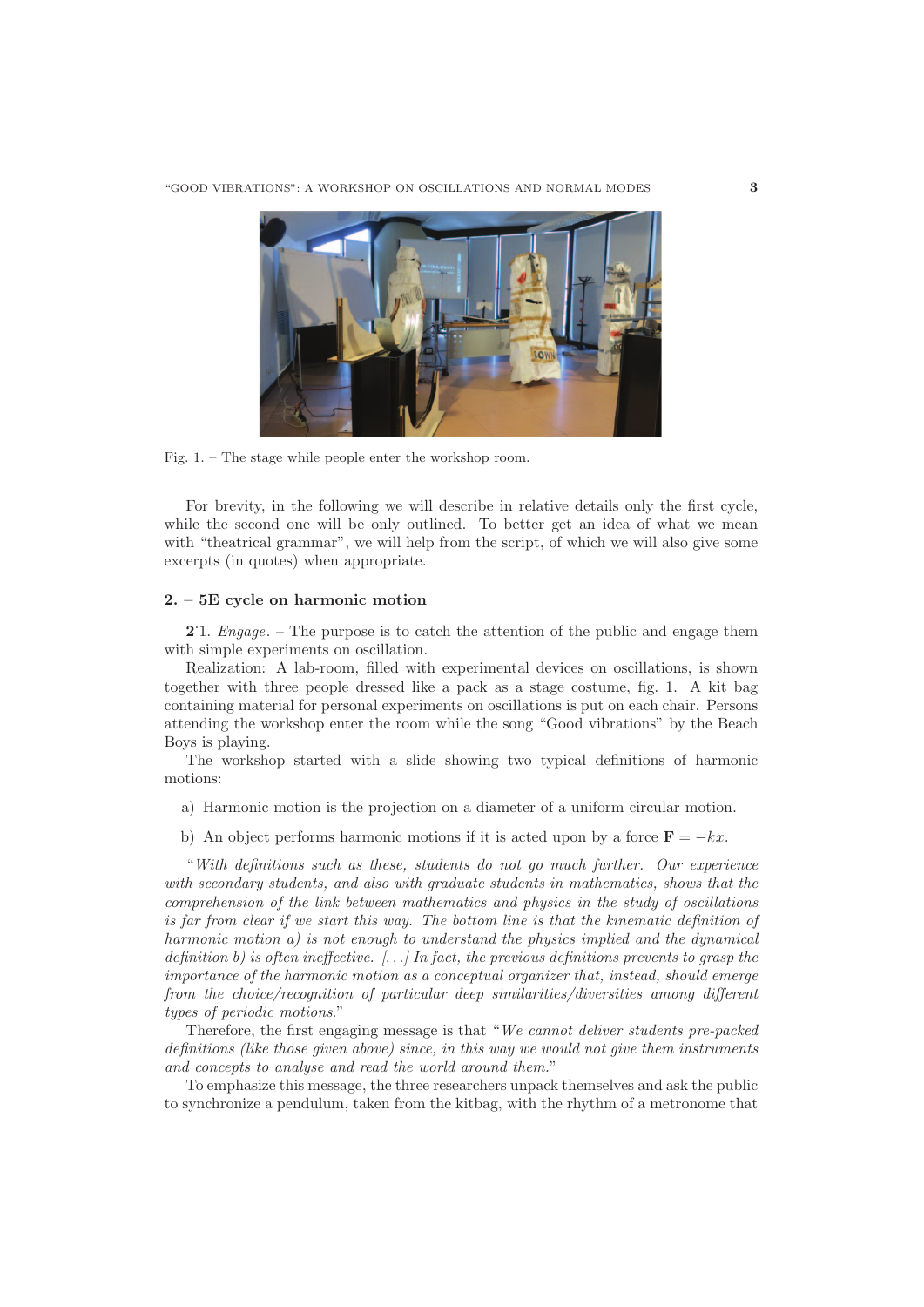everyone can hear. What does the period of a pendulum depend on? Of course, attenders had to choose the right length, but in practical it is not quite so simple...

And now the guided inquiry engagement comes: many different types of oscillations are also shown, among them a ball oscillating inside a bowl, a mass-spring oscillator, a pendulum, a seesaw on a flat pivot and another one on a round pivot, a bouncing ball, a disk bouncing on an air table, a cycloidal pendulum a Waltenhofen pendulum.

Participants are asked to classify the previously seen motions into two or three categories, putting together the motions that, in their opinion, had particular similarities from a mechanical point of view, and then giving us a motivation for their choices.

It is interesting to observe that, facing the same task, the majority (∼80%) of our secondary school students divided the oscillations according to the form of their trajectories: those having a rectilinear trajectory (such as a mass spring oscillator and a bouncing ball) were put in the same category and those having a curvilinear trajectory (such a pendulum and a ball on a curvilinear track) in another one. The remaining students (∼20%), instead, were more impressed by damping and, therefore, put together oscillations having the same "intensity" of damping (such as a bouncing ball and the see-saw on the large flat pivot).

These data show the difficulty to look at things from a physical perspective, especially if the purpose is to come to a common agreement of the definition of harmonic motion and to a suitable understanding of it, starting from the typical vision of common sense as regards the oscillations.

**2**'2. *Explore*. – An excerpt from the script can well introduce the explore phase. "We are studying mechanics, right? What are the key concepts of mechanics? I'd say: forces and motion, so it seems to me probably meaningful and also fruitful to look at the forces that generate the previous motions."

A very qualitative approach, typical of an exploration phase follows. "First I do it, then we do it all together. Look: this is a mass-spring oscillator: there's an equilibrium position here... when I pull it downward, the force acting on the mass pushes upwards. And if I push the mass upward the total force acts downwards, towards the equilibrium position". Once a vertical coordinate is chosen, a qualitative graph of the force vs. position can be drawn, fig. 2.

Audience is asked to make a similar work with all the previously seen oscillations. Now a comment taken from the script is compulsory:

"It is indeed very difficult for secondary school students to draw graphs like those just seen. But it's worth to do it. In fact, in our experience, this operation increases students' general ability in representing and reading graphs. Moreover, as we shall see in few moments, the path we propose, containing that difficult task, allows to recognise the anharmonicity or the harmonicity of a motion at a glance, even without knowing its equation of motion, nor its solution. In other words, without knowing the details of the forces involved (Giliberti et al. 2014) that, sometimes, can be quite difficult to determine (as in the case of a ball rolling on a cycloid or in that of a seesaw oscillating on a round pivot). Therefore, making students familiar with the concept of a positional force, the introduction of the potential energy concept is then easier, and it can then conveniently be used in describing oscillations or in dealing with normal modes".

**2**. 3. Explain. – By the previously described guided procedure, one can gain the key observation that some oscillations are driven by a restoring force, which is a force that gives rise to a motion with a stable equilibrium position. Denoting by  $\xi$  the curvilinear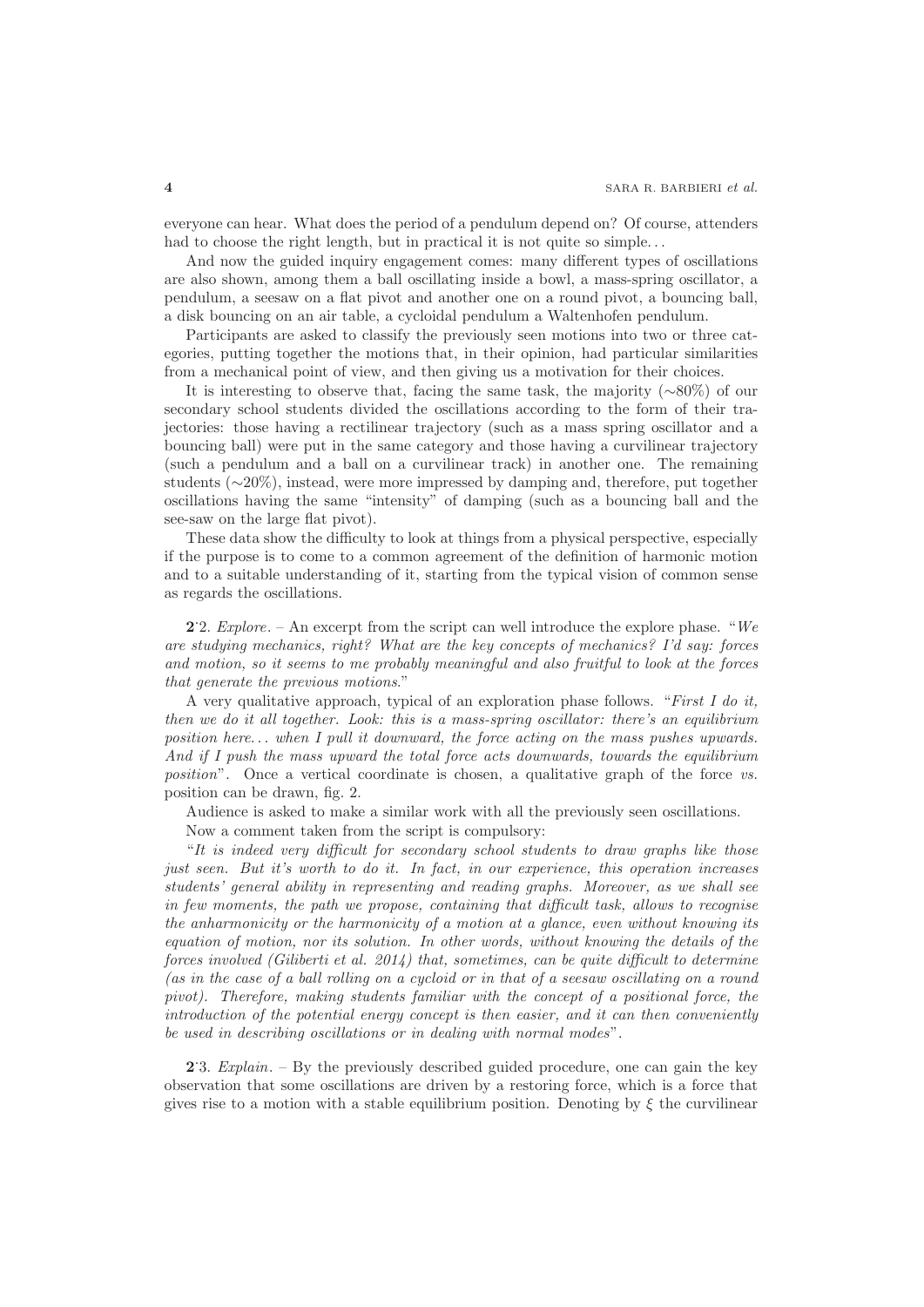

Fig. 2. – Graphs of the force vs. position for a bouncing ball and for some other oscillatory motions.



Fig. 3. – A restoring force and its linearization in the origin.

coordinate, with the zero corresponding to the equilibrium position, the graph of the component of the restoring force along the trajectory,  $F_{\xi}$ , vs.  $\xi$  will lie in the second and in the fourth quadrant. In this case the restoring force can be approximated by its tangent line in the origin, provided the amplitude of oscillation is small enough, fig. 3. So that, a body subjected to a sufficiently regular restoring force, and for small amplitude of oscillation, clearly obeys the equation of motion:

$$
(1) \tF_{\xi} = -k\xi,
$$

(where  $k$  is a positive constant). Equation (1) can be written as

$$
(2) \t\t\t a = -\frac{k}{m}\xi,
$$

where  $a$  is the acceleration and  $m$  is the mass of the oscillating body. Equation (2) can be taken as the definition of harmonic motion.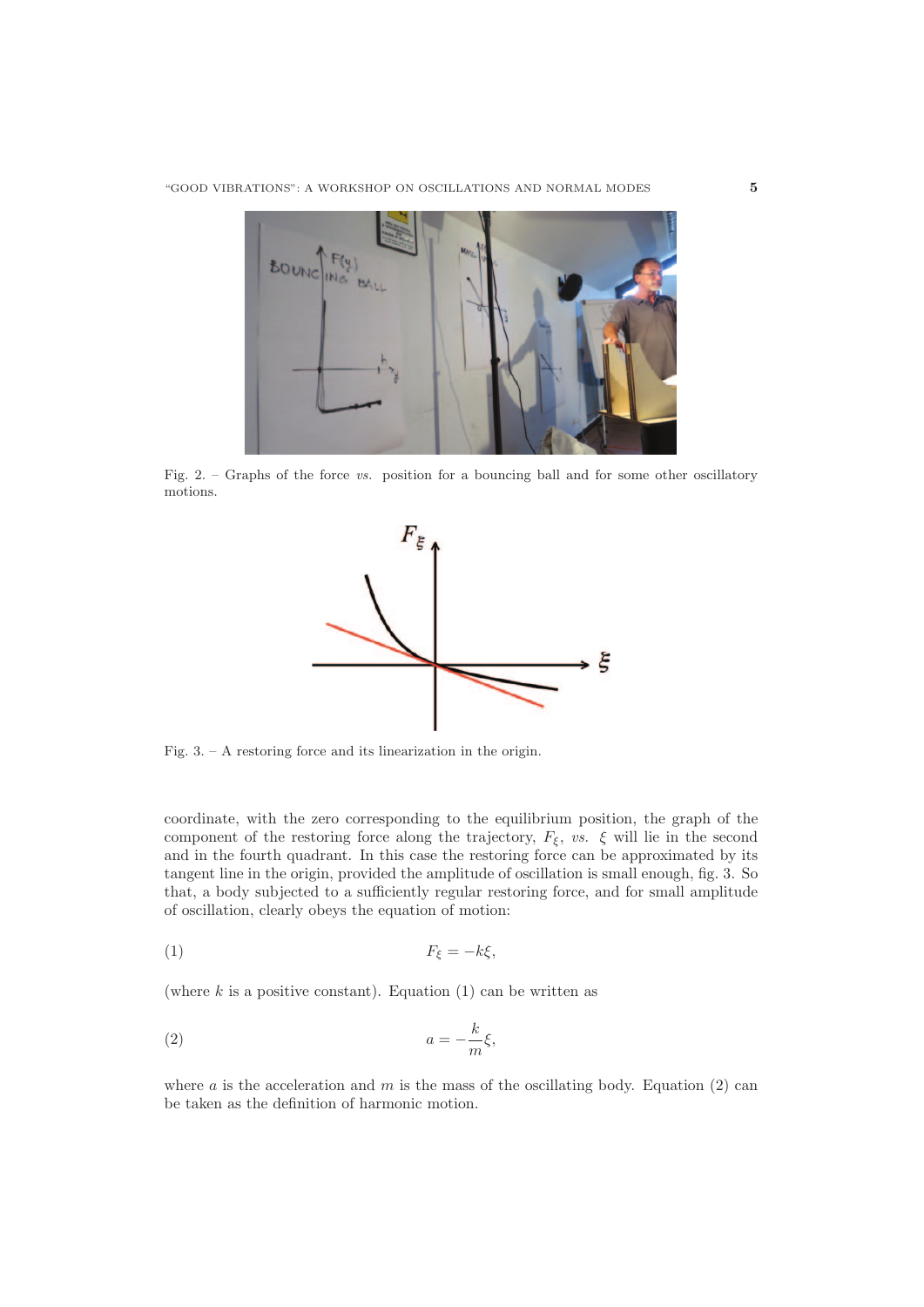With little efforts, from eq. (2) all the proprieties of harmonic motions can be obtained. One for all: the isochronism of oscillations.

Keeping in mind what we have just done, we are now induced to divide oscillatory motions into two categories: 1) those with harmonic small oscillations, 2) all the others. And by just looking at the qualitative graphs of the component of the force along the trajectory vs. the curvilinear coordinate we can also suddenly and easily understand how often the (sufficiently) small oscillations of a body are harmonic. For example: the pendulum, the ball in the bowl, the mass-spring oscillator, all give rise to harmonic oscillations.

**2**. 4. Extend. – The extend phase is proposed towards two different directions. The first one is damping (Giliberti *et al.* 2014), in fact, as said above, besides the trajectories of which we have just taken care, secondary school students were also interested in damping and, therefore, it is worth to consider it in our path. But, for brevity reasons, we do not linger on the damping in this paper. The second direction, that we are going to describe here, is how to reach a deeper understanding of harmonicity through a comprehension of what harmonic is not.

We would like to dot the i's and cross the t's of our definition of harmonic motion. Preliminarily, it is important to stress that the harmonic motion defined by eq. (2) is not necessarily rectilinear, since  $\xi$  is, in general, a curvilinear coordinate. Then, it is also important to emphasize that  $F_{\xi}$  is only the component of the total acting force along the direction of motion, since in many cases the intensity of the total resultant force may be different from zero even in the equilibrium position; for instance when the contribution of its centripetal component is important; while, on the contrary  $F_{\xi}$  is, still, zero. The path towards the previous definition leads us to say that a one degree of freedom system performs harmonic oscillations in a neighbourhood of an equilibrium point if and only if

- (a) the equilibrium point  $\xi = 0$  is stable;
- (b) the function  $F_{\xi}$  is continuous;
- (c) the function  $F_{\xi}$  is differentiable;
- (d)  $\frac{dF_{\xi}}{d\xi}(0) \neq 0$ .

With these conditions clear in mind, we are now able to realize at a glance the anharmonicity/harmonicity of an oscillation, and also we can understand the link with the mathematical aspects of the problem. Let us see how, with some questions/examples.

- Q1) Are the oscillations of a disk bouncing back and forth on an air table harmonic or not? The answer is no, because it has not a stable equilibrium point (condition (a) drops).
- Q2) An interrupted pendulum is a pendulum with a peg between the point of suspension and the equilibrium point, so to change the length of the pendulum for half an oscillation, fig. 4(a). Are the small oscillations of an interrupted pendulum harmonic or not? No, they are not, because the function  $F_{\xi}(\xi)$  is not differentiable (condition (c) drops), see fig. 4(b). It is interesting to observe that the period of the small oscillations of an interrupted pendulum is obviously isochronous, thus providing an example of a motion that is isochronous but not harmonic.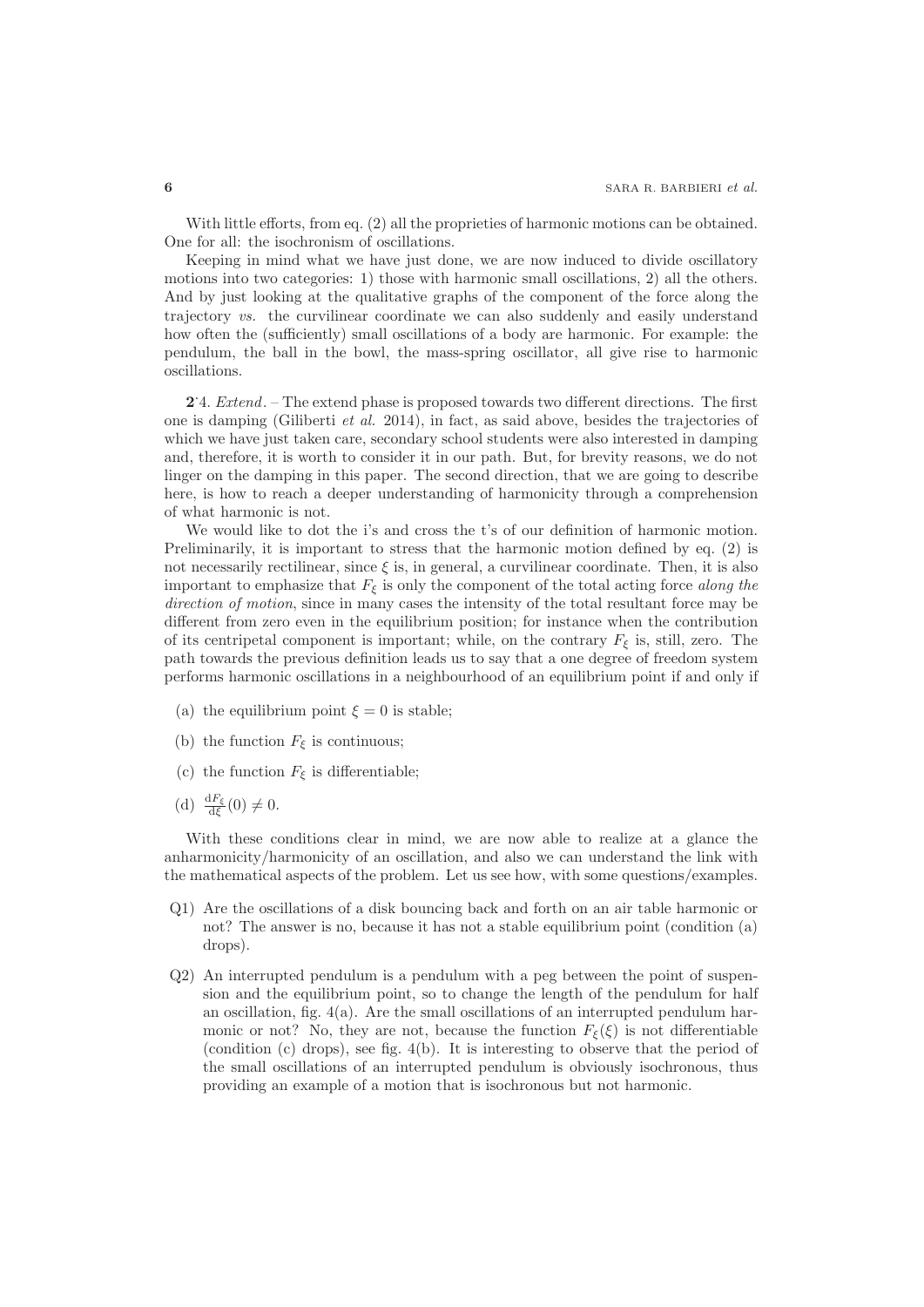

Fig. 4. – (a) An interrupted pendulum. (b) Graph of the ξ-component of the restoring force, Fξ, vs. ξ.

 $Q3$ ) "[This is] a very subtle example: the case when only the condition (d) of our fourpoint criterion is not satisfied, that is when  $dF_{\xi}(0)/d\xi$  is zero. In this situation, it is easy to demonstrate that, in the neighbourhood of the equilibrium point, the potential energy behaves at least as  $\xi^4$  (Giliberti et al. 2014). The small oscillations can, therefore, be realized making a body slide on a track with a  $y = x^4$  profile. Let's try it. You have your own profile in the kitbag. Please take it out and make a ball roll on it and... play with it. Let's see what happens. Near the equilibrium point, the track is nearly flat and the motion is nearly a uniform motion! Small oscillations are practically impossible to see. Nonetheless, when the amplitude is large enough, we can immediately realize that the motion is not isochronous and, therefore, not even harmonic."

This last observation gives us a simple trick to understand when an oscillation is not harmonic: it suffice to listen to the rhythm it produces. If it is not constant, the oscillation is surely anharmonic.

**2**. 5. Evaluate. – Both, the self-evaluation (done by students themselves) and the evaluation (done by the teacher) is a systematic procedure that takes place during the whole path and not just at the end. Nonetheless, for clarity reasons, we give here an example of the final evaluation. It is taken from the final results of an evaluation questionnaire on harmonic motion, given to secondary school students during our experimentations in many schools. We consider here only the part concerning students' skills of classifying oscillations into categories (a more detailed, wide-range analysis is in progress). As already said, while before our path students classified oscillations according to their trajectories (80%) or to the "intensity" of damping (20%); after the path, the percentage of students that used a geometric criterion decreased to 48%, while as much as the 52% of them used the learned anharmonicity/harmonicity criterion to classify.

### **3. – 5E cycle on normal modes of oscillation**

Another complete 5E cycle has been devoted to normal modes.

For the engage phase two very intriguing experiments are shown. a) A wavependulum, that consists of a series of pendulums with different lengths so to have decreasing periods. When the pendulums are simultaneously released, they give the impression of a transverse wave that change its shape with time and, eventually, comes back to the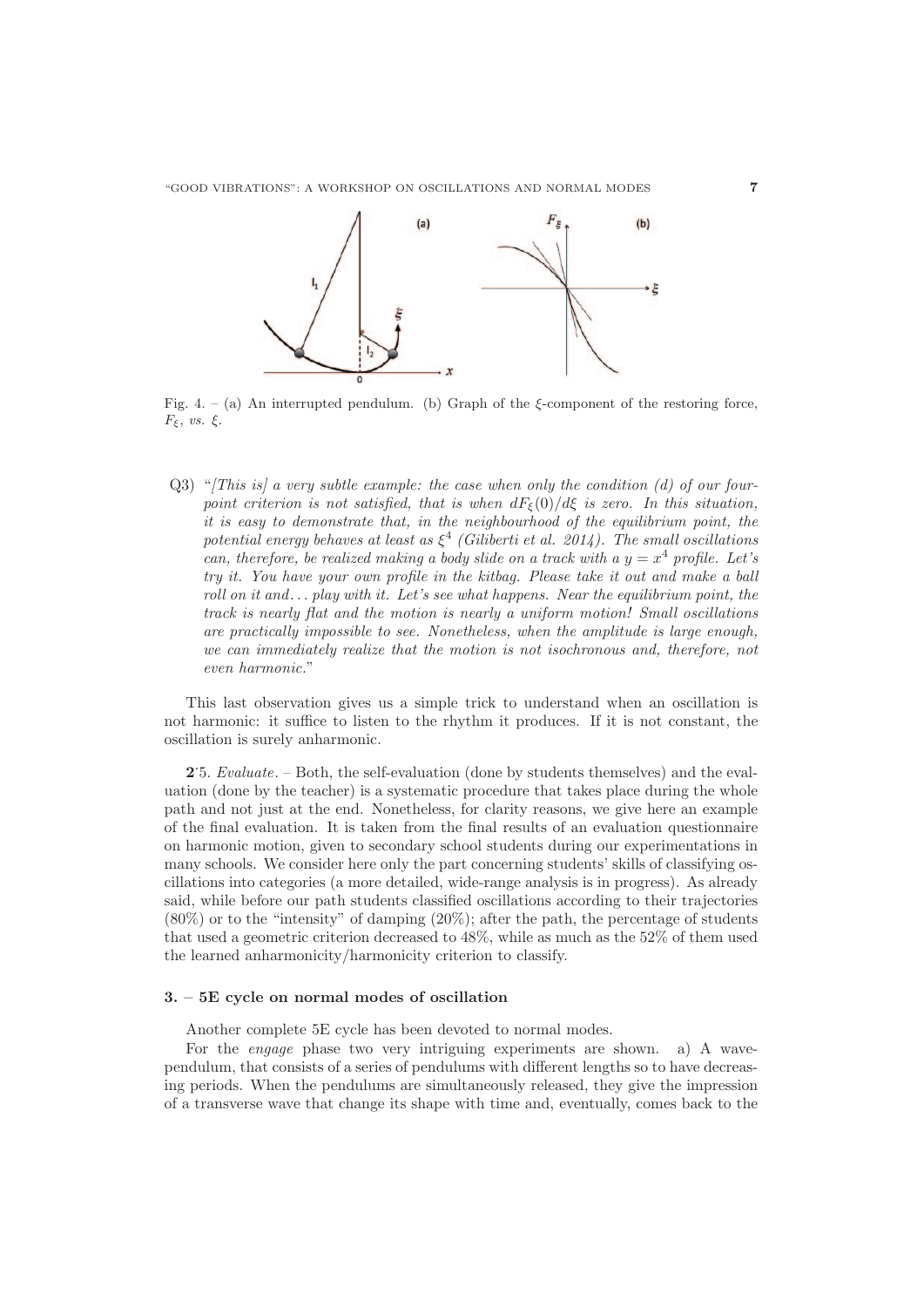

Fig. 5. – A schematic way of representing the 4 modes of oscillation of 4 coupled oscillators.

initial condition. b) Two coupled pendulums in which the energy is gradually transferred from one pendulum to another.

The explore phase starts with the questions: Which are the similarities/diversities of the previous two systems? Is it possible to have a harmonic oscillation, when the oscillators are coupled?

To answer this second question we can build systems consisting of two to five physical pendulums coupled by identical springs. These systems are particularly useful: i) to easily introduce some particular (a student said "spectacular") configurations of motion for the entire system: the normal modes; ii) to recognize that when such a complex system oscillates in one of its normal modes, there is no energy exchange between its single parts (oscillators); iii) to see that every casual motion configuration of the system is a linear superposition of its normal modes. In discussing such systems, we find it particularly useful to use both, sonar data logging (Logger Pro software, www.vernier.com/products/software/lp/) techniques and video analysis (Tracker software, www.cabrillo.edu/∼dbrown/tracker). In particular, slow motion video of 2 to 5 mass spring oscillator can clearly show the various modes of oscillations and the resulting relations the among frequencies and the relative phases of each oscillator.

In the explain phase, some different mathematical explanatory schemas are discussed. Among these, we highlight an algebraic decoupling of the equations of motion of a two mass-spring oscillator system and a simple connection with the Fourier Transform also with the experimental tool of the FFT (Fast Fourier Transform) that can be very useful also in the description of systems with more degrees of freedom.

A general conclusion is also reached: in a system with  $n$  degrees of freedom, there are always n ways of producing a proper oscillation, such that each oscillator of the system performs harmonic motion. Moreover, a graphic and powerful way of determining the  $m$ -th mode of  $n$  coupled oscillators, in clear analogy with stationary waves on a rod, is given (see fig. 5 for a self-explanatory sketch of the method made by a secondary school student).

In the extend phase the study of a Shive machine can be undertaken and also a qualitative study of the normal modes of Chladni plates can be done. Moreover, a research for the normal configurations of various more general systems, such as a circular moving track with a heavy ball rolling over while the track can oscillate itself, is of sure help in making the comprehension of normal modes deeper and wider. Even a two degree of freedom non-linear system, the parametric pendulum, that is a vertical mass-spring oscillator with the spring frequency that doubles the pendulum-like one (Boscolo et al.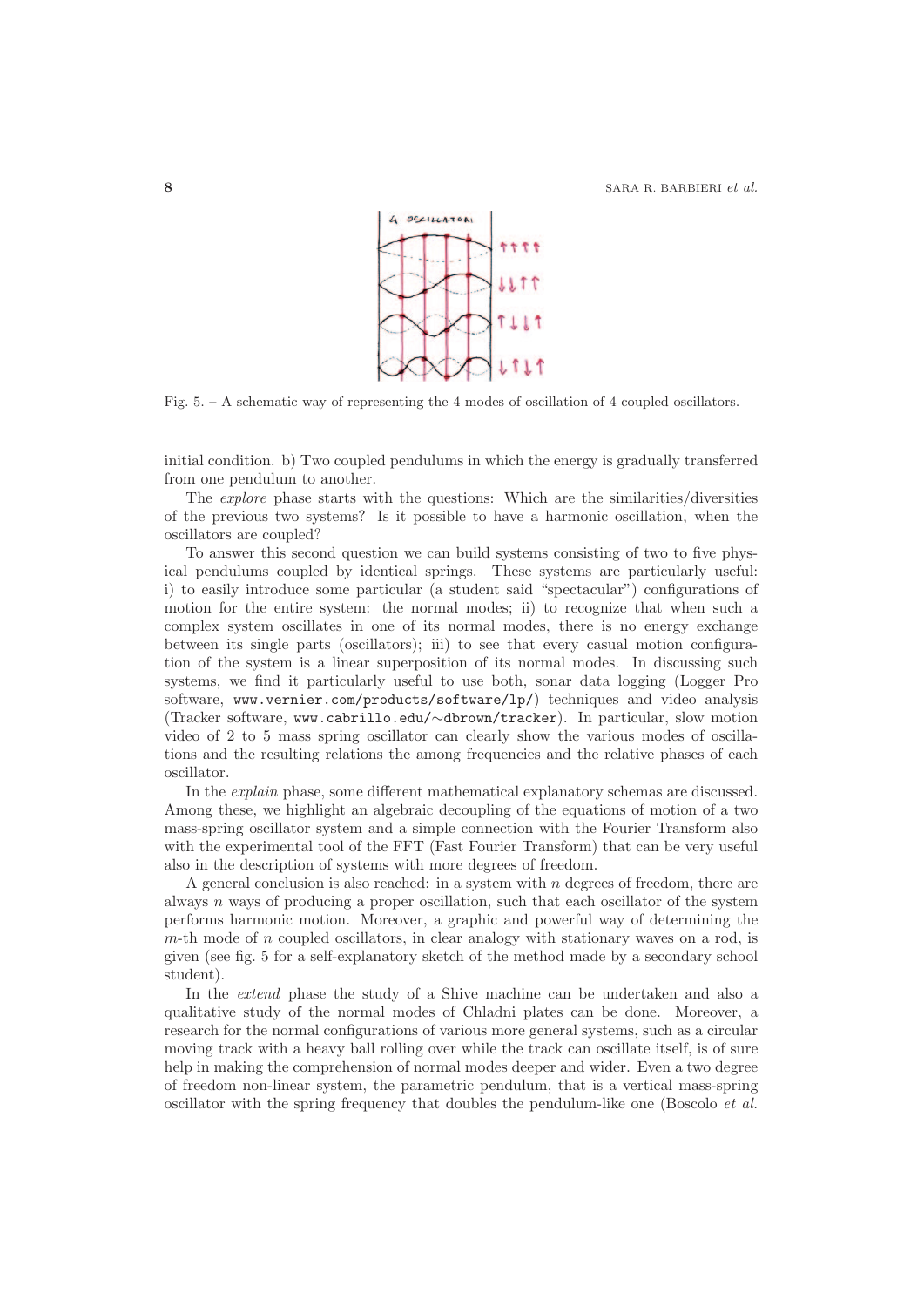2014) is an appropriate conclusive activity of the extend phase. The two normal modes of the parametric pendulum, that are obviously always independent for the linearized condition of very small oscillations, do instead largely interact, when in the resonant condition, with a very intriguing behaviour.

In the evaluate phase, a discussion of the results, obtained in classroom experimentations (through written questionnaires and oral interviews) and that brought us to the final version of our path proposed in this workshop, is done.

#### **4. – Conclusions**

The experimental approach here described allows to overcome most of the mathematical difficulties of treating coupled oscillations in secondary school and can also shed light on some conceptual and disciplinary knots. Moreover, the combined use of data logging software and of video-tracking techniques can, in our experience, also enforce the exploration and explanation phase of the adopted 5E cycle and generate great enthusiasm in students. In fact, a student needs only a smartphone to produce a short video that focuses on the mystery to be explained, and he/she is then stimulated in proposing a solution. Students showed us many videos that they realized, even when we didn't ask them any.

"The notion of normal modes is a conceptual organizer. Every time we look around us, we cannot help but seeing a large amount of normal modes all in action. They are in the small ripples of the water in the harbour. They are in motion of the curtain cord. They are in every sound we listen, in every music. They are at the heart of quantum physics: what, but normal modes of vector potential, are the photons? Our universe has chosen the basis of the normal modes so that refracting prisms produce the rainbow. Even the Klein Gordon equation contains a harmonic term. What, if not an expansion in a Fourier series is the Ptolemaic system? So please enjoy the wonder and the mysteries of oscillations keeping in mind how much more beautiful they are when both a poetic and physical perspective are taken into account."

∗∗∗

This work was partially supported by Project TEMI, FP7-Science-in-Society-2012-1, Grant Agreement N. 321403; the authors thank Claudio Marconi for theatrical direction.

### REFERENCES

- [1] Barbieri S. R. and Giliberti M., Laboratorio aperto: Oscillazioni e Onde (CUSL, Milano) 2012.
- [2] Boscolo I., Castelli F., Stellato M. and Vercellati S., "The parametric springmass system, its connection with non-linear optics, and an approach for undergraduate students", arXiv:1402.5318.
- [3] Bybee R., Taylor J. A., Gardner A., Van Scotter P., Carlson J., Westbrook A. and LANDES N., The BSCS 5E Instructional Model: Origins and Effectiveness (BSCS Colorado Springs, CO) 2006.
- [4] Carpineti M., Cavallini G., Giliberti M., Ludwig N., Mazza C. and Perini L., Nuovo Cimento B, **121** (2006) 901.
- [5] Carpineti M., Cavinato M., Giliberti M., Ludwig N. and Perini L., JCOM, **10** (2011) 1.
- FITZPATRICK R., Oscillations and Waves (Boca Raton, Florida) 2013.
- [7] Giliberti M., Elementi per una didattica della fisica quantistica (CUSL, Milano) 2007.